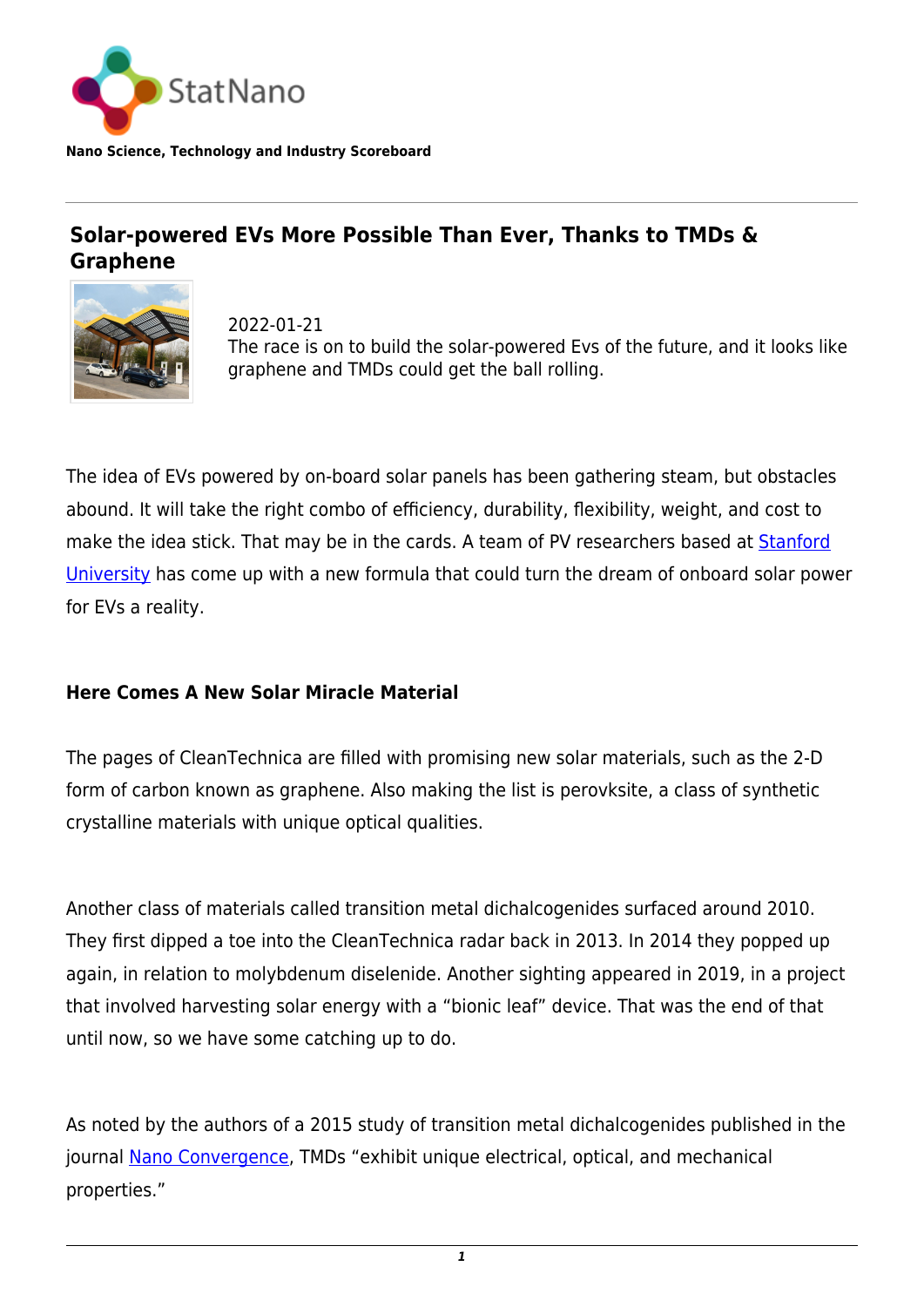"Layered 2D nanostructures with atomic scale thicknesses may exhibit peculiar and fascinating properties in contrast with those of their bulk parent compounds. Both the experimental and theoretical results have shown that 2D semiconductors have exceptional properties that can result in novel and important breakthroughs in the field of nanomaterials and nanodevices," the authors add.

Specifically, TMDs combine a transition metal with sulfur, selenium, or tellurium. For those of you keeping score at home, the latter three elements belong to the chalcogen group on the Periodic Table, and transition metal refers to the middle block of the Periodic Table.

### **TMDs For New Solar Super-Material For EVs, Eventually**

That brings us to the new Stanford TMD research. As indicated by their 2-D nature, TMDs with a high solar conversion efficiency could fulfill part of the solar-powered EV formula.

A Stanford press release about the new study cites co-lead author on the study Koosha Nassiri Nazif, a Stanford doctoral scholar in electrical engineering at Stanford, who hints at the prospect of a TMD-cladded EV.

"Imagine an autonomous drone that powers itself with a solar array atop its wing that is 15 times thinner than a piece of paper. That is the promise of TMDs."

Senior author on the study Krishna Saraswat emphasized that any solar material that seeks to dethrone silicon needs to take lifecycle environmental impacts into consideration.

"Silicon makes up 95 percent of the solar market today, but it's far from perfect. We need new materials that are light, bendable and, frankly, more eco-friendly," he said.

As for conversion efficiency, that's where things get sticky.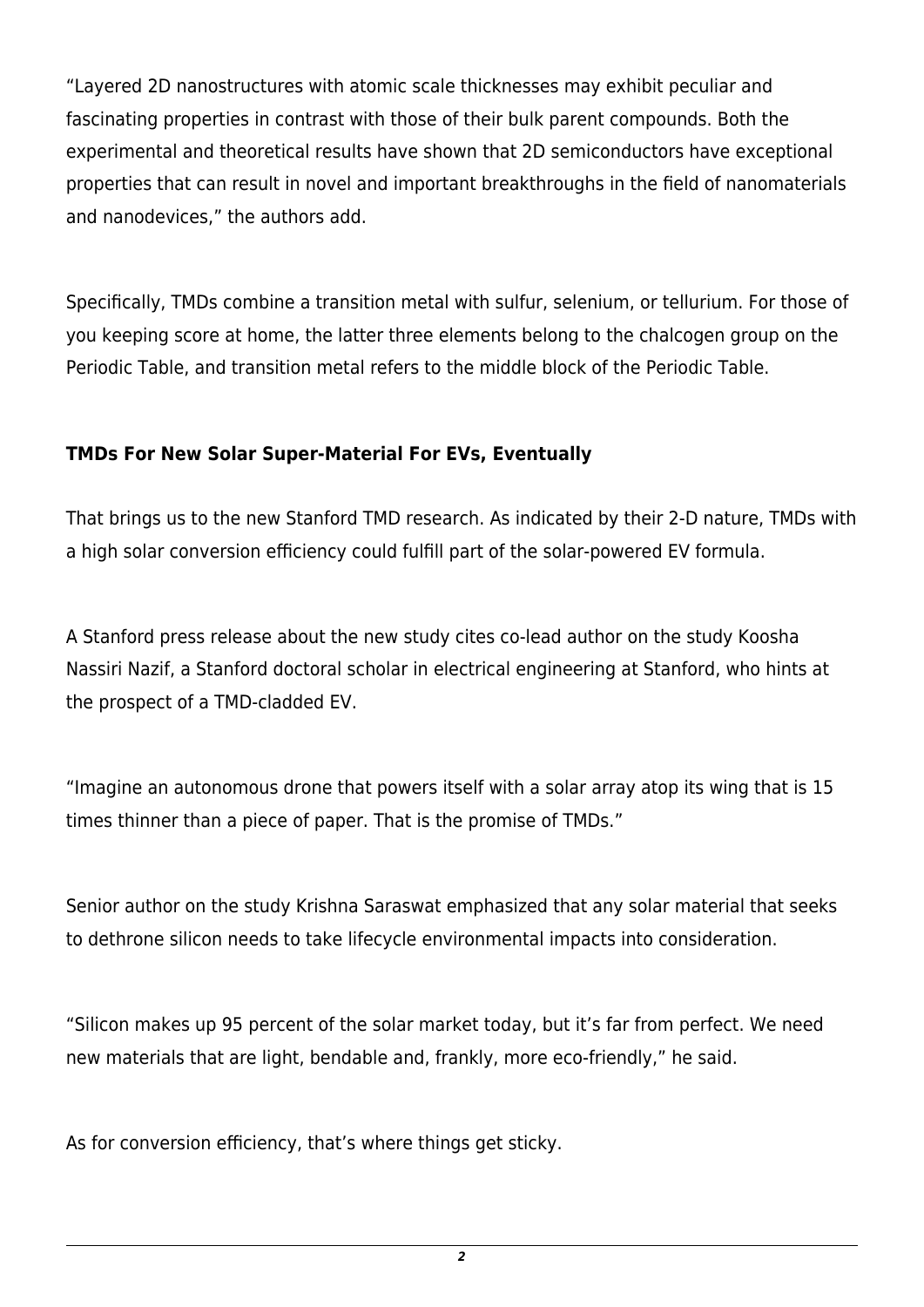"While TMDs hold great promise, research experiments to date have struggled to turn more than 2 percent of the sunlight they absorb into electricity. For silicon solar panels, that number is closing in on 30 percent. To be used widely, TMDs will have to close that gap," Stanford explains.

## **The Graphene Solution For Solar Power On Wheels**

In the field of solar conversion efficiency, 2% is really lame. That's where graphene enters the picture. For those of you new to the topic, graphene is a 2-D form of carbon. It was discovered in 2004 when researchers peeled a nanoscale layer of carbon atoms from a chunk of graphite, using sticky tape.

To make their new solar cell, the Stanford researchers layered the TMD tungsten diselenide with graphene, and added a flexible polymer layer to both sides. They also added an extra coating to improve light absorbtion.

That's not as easy as it sounds. Co-lead author Alwin Daus steered the process of affixing the micron-scale flexible substrate to the TMD sandwich. It was a technically challenging step but the result was worth the effort: a new prototype TMD solar cell about as thick as a thin plastic bag with 5.1% solar conversion efficiency.

The 5.1% mark is a high bar for TMD technology, but it's still peanuts compared to other solar cells. However, the study concludes that additional tweaks will bring the new solar cell close to 27%, which puts the technology squarely in the big leagues.

Stanford also points out that the new prototype is already competitive with other thin film solar cells, going by the output of electrical power compared to weight.

"The prototype produced 4.4 watts per gram, a figure competitive with other current-day thin-film solar cells, including other experimental prototypes," Stanford explains, adding that it "realized a 100-times greater power-to-weight ratio of any TMDs yet developed."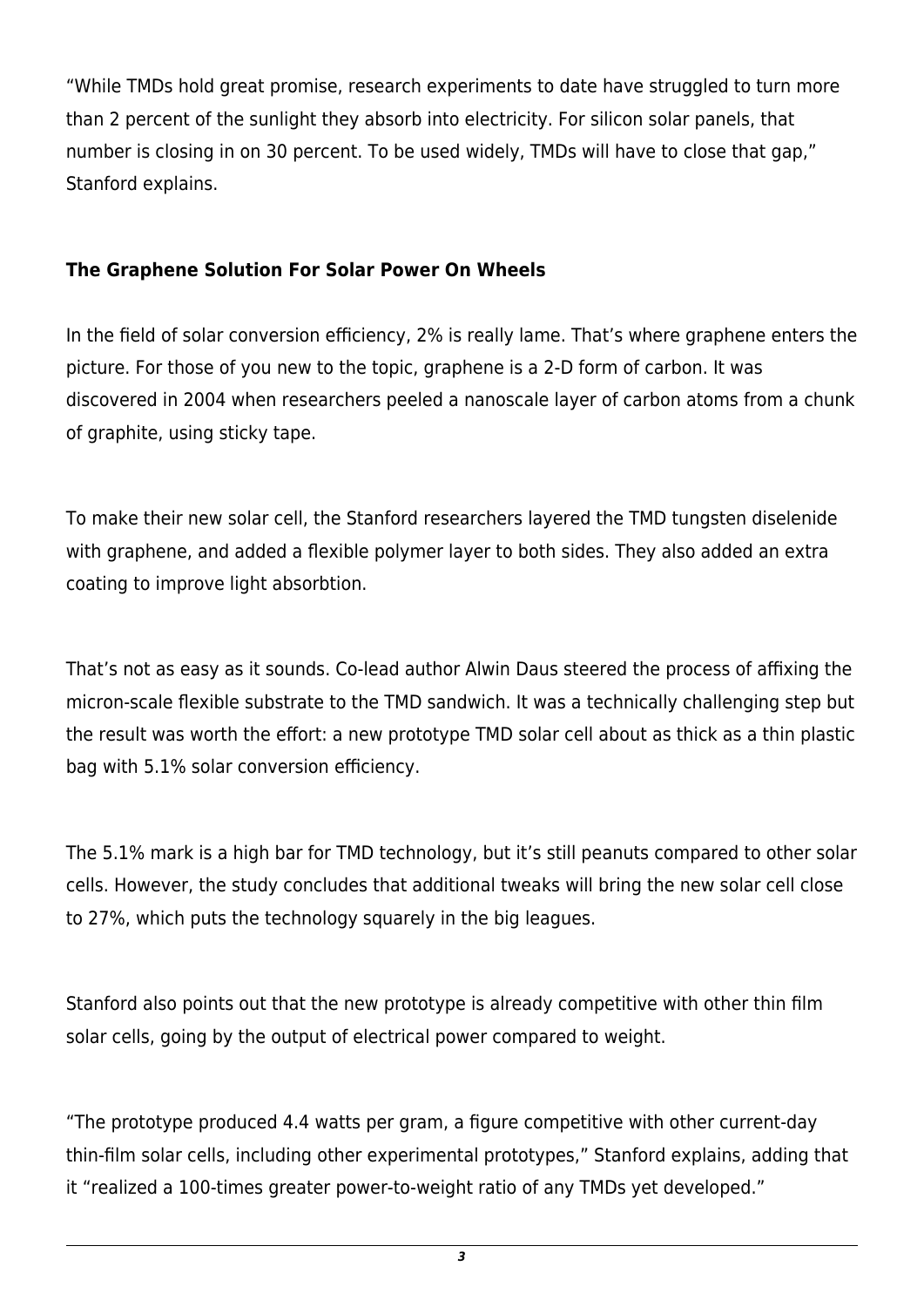Apparently you ain't seen nothing yet, because the researchers calculate that the practical limit of their TMD formula is 46 watts per gram.

# **Next Steps To A Solar-Powered Car**

For all the juicy details, look up the study "High-specific-power flexible transition metal dichalcogenide solar cells" in the journal [Nature.](https://www.nature.com/articles/s41467-021-27195-7)

In the meantime, some EV owners are not waiting around. One Tesla owner made waves last spring by modding out his EV with conventional solar panels, though the results were somewhat less than aesthetically pleasing.

EV manufacturers are also trying to solve the on-board solar formula. That's a tough nut to crack with conventional solar technology, considering that excess weight will interfere with battery range. However, back in 2011 the firm eNow zeroed in on the idea of retrofitting pickup trucks and other light duty vehicles with solar panels for auxiliary use. Since then, they have expanded into buses and refrigeration trailers among other areas.

In 2020 the startup Lightyear claimed that the solar panels planned for its inaugural Lightyear One EVs could provide for up to 70-90% of the car's mileage, with a technology assist from the firm Royal DSM.

If that sounds expensive, it is  $-$  for now. As reported by CleanTechnica last month, the project is on track with the firm Valmet Automotive. The Lightyear One will roll you for a cool \$170,000 if you want to be the first on your block, but wait until 2024 or 2025, and you can get the a shorter-range version dubbed Lightyear Two for \$33,000.

Toyota has also been experimenting with on-board solar power for EVs, but that's just the tip of a very large iceberg of EV makers and solar stakeholders that are not waiting around for TMDs. Our friends over at Industrial IT have just issued a new 7-year report on the global market for "crystalline solar powered cars." Among the companies featured in the report are